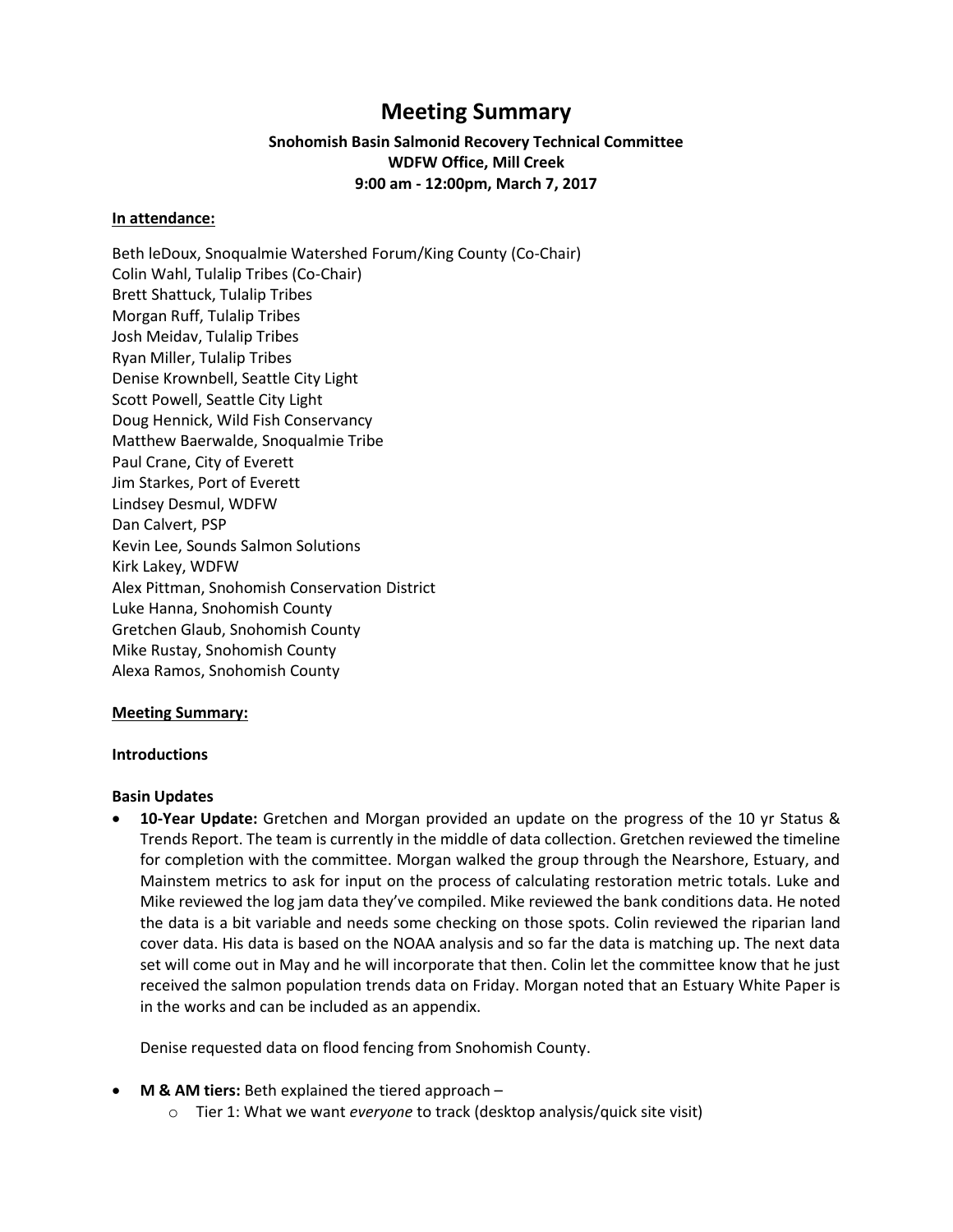- o Tier 2: Requires fieldwork; more reach scale level
- o Tier 3: Like our habitat conditions effort; done every 5-10 years ideally; similar to Josh Kubo's fish use monitoring

This is not intended to be a burden on those doing work in the watershed. We just want this data to roll up in the status updates. Mike also noted that these aren't new metrics. We have been collecting this data for years. This is just an opportunity for everyone to get on the same page and confirm that these are the metrics we want to use.

- **Tolt River Corridor Letter:** The letter was sent.
- **Steelhead Mapping:** There was a meeting on January 30<sup>th</sup>. Historic steelhead counts are being used to determine the historic potential.
- **Snoqualmie Updates:** Beth announced that Round 1 interviews to fill Janne Kaje's former position have concluded. King Co. hopes to have the job filled by mid-April. Beth gave an update on the CWM grant round. There were 21 asks totaling over \$1 million for the \$870K available. They will be taking \$60K off the top every year for 3 years to put towards the Tulalip screw trap. This will be reevaluated in 2020. The Snoqualmie Forum will be sending a letter to Snohomish County requesting they contribute similar support.
- **Juvenile Toxics:** Sandy O'Neil couldn't make it to the meeting, but communicated that there is not much to report yet. Lab analysis is currently underway. She would like to present the findings in the Fall.
- **Net Pen Management Recommendations:** WA Dept. of Ecology is working to update their plan/policy. We may be seeing more aquaculture in the future.

## **SRFB 2017**

Gretchen reviewed the timeline. \$474K total was requested. May 23 $^{rd}$  and 24<sup>th</sup> are the tentative dates for the tours, but we'll likely only need one day to visit the small number of projects proposed this year.

The funding allocation is being reduced to 38% from 42%. We're not sure about the watershed breakdown. Further discussion to come Thursday at the Watershed Leads meeting. The Forum did send letters of support for salmon program funding (PSAR, SRFB, ESRP, FbD) legislators. The President's budget calls for an elimination of Puget Sound National Estuary Program funding.

## **BREAK**

**Estuary Communications/Story Map/SLS Video:** Lindsey presented the SLS video and salmon story map. Tribe, farmer, flooding/diking, and recreation story maps to come if/when funding is available.

## **Climate Change Basin Coordination**

- **White paper update:** Beth let the committee know that the paper is being finalized; a final draft should be coming next week. We hope to incorporate it into the Status & Trends Report and Plan Update.
- **Next steps**
	- o WQ for Plan Update? TMDLs, PBDEs
	- o Geographic specificity
	- o Incorporate harvest and hatchery
	- o Include climate change scoring to SRFB criteria
	- o SC2 for Snohomish (ad hoc)
- **Tulalip climate adaptation:** started the process, but now Josh is leaving progress may slow on that for the time being.